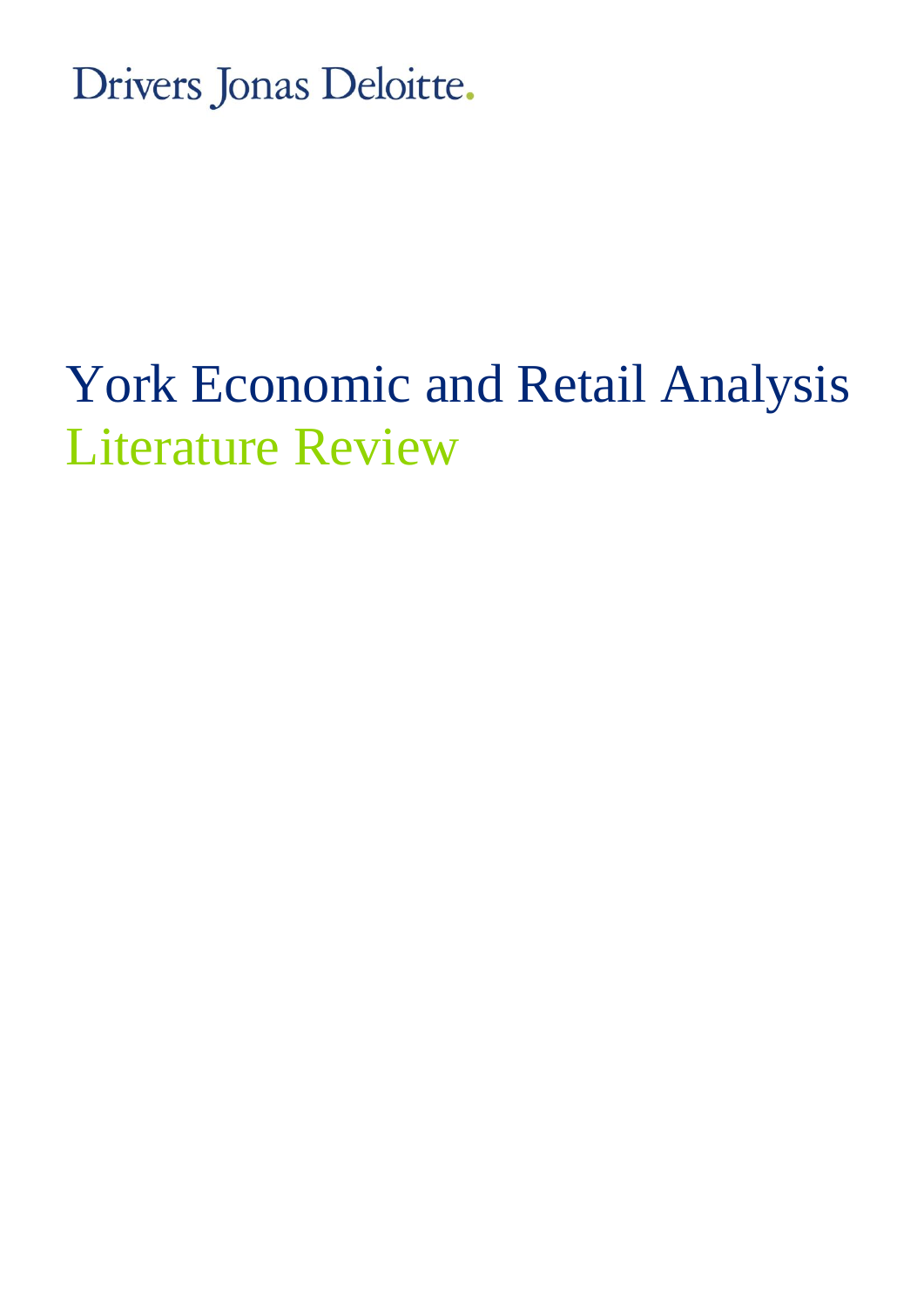## <span id="page-1-0"></span>**Contents**

|          | Contents                 | ⌒ |
|----------|--------------------------|---|
| $\sim$ 1 | <b>Literature Review</b> | ⌒ |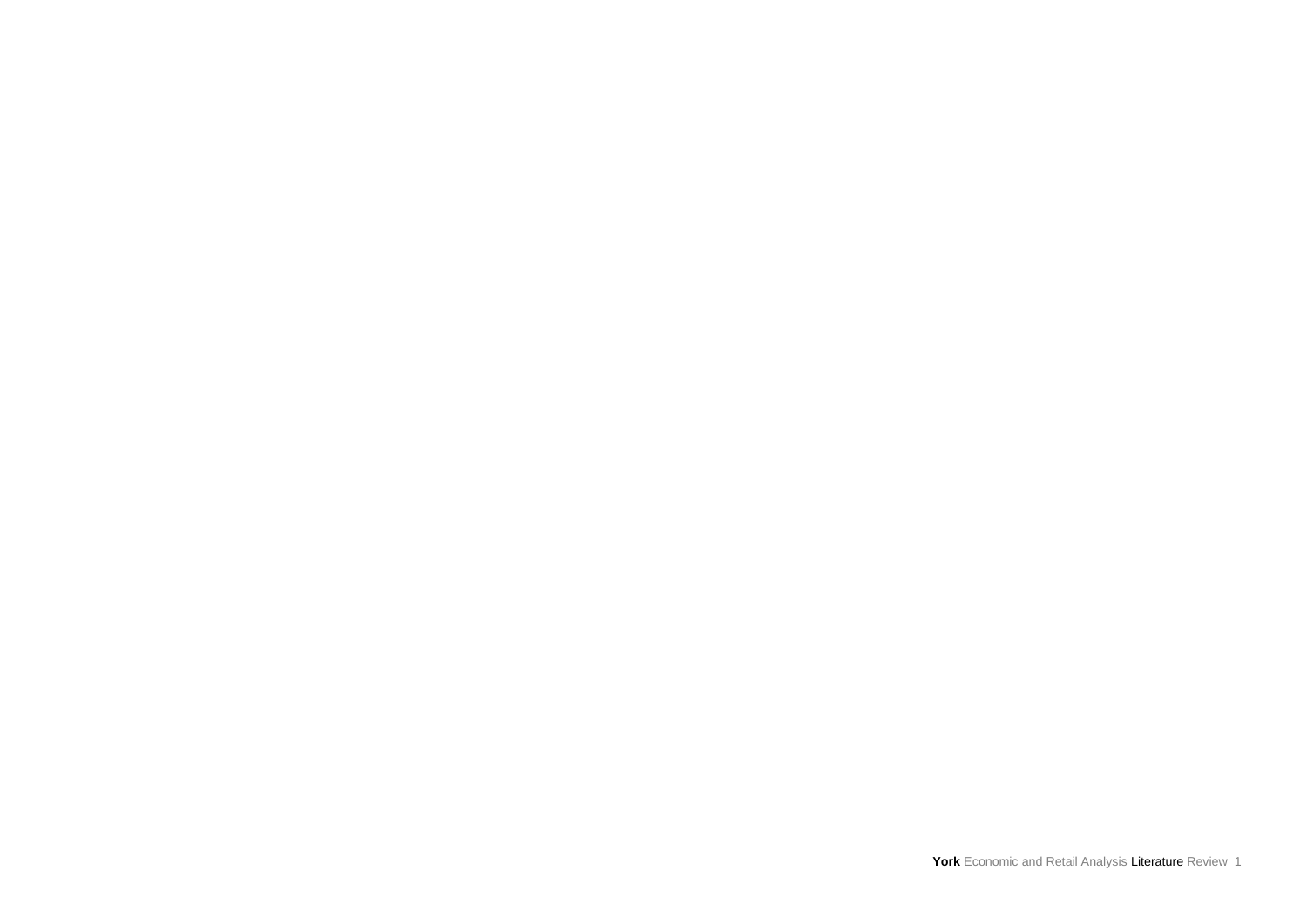## 1 Literature Review

This literature review has been compiled as part of the baseline research to support the production of the York Economic and Retail Vision 2012.

<span id="page-3-0"></span>

| Report                                                      | Source                     | <b>Date</b> | Scope of Report                                                                                                                                                                                                                                                  | <b>Key Findings</b>                                                                                                                                                                                                                                              | <b>Issues to Consider</b>                                                                                                                                                                                                                                                                                                                                                                                                                                                                |
|-------------------------------------------------------------|----------------------------|-------------|------------------------------------------------------------------------------------------------------------------------------------------------------------------------------------------------------------------------------------------------------------------|------------------------------------------------------------------------------------------------------------------------------------------------------------------------------------------------------------------------------------------------------------------|------------------------------------------------------------------------------------------------------------------------------------------------------------------------------------------------------------------------------------------------------------------------------------------------------------------------------------------------------------------------------------------------------------------------------------------------------------------------------------------|
| <b>Economic Based Documents</b>                             |                            |             |                                                                                                                                                                                                                                                                  |                                                                                                                                                                                                                                                                  |                                                                                                                                                                                                                                                                                                                                                                                                                                                                                          |
| York<br>Economic<br><b>Strategy</b>                         | City of York<br>Council    | 2011-2015   | Details the following:<br>• The economic vision;<br>a number of performance indicators;<br>an analysis of the city's strengths,<br>weaknesses, opportunities and<br>threats;<br>5 ambitions to achieve the vision;<br>Deliverables and performance<br>indicators | The economic vision is: "for the City of York to<br>become an international and enterprising city<br>and in time, the most competitive city of its size,<br>not only in the UK but globally, leading to<br>increased growth in the overall economy and<br>jobs." | This document paves the way for the establishment of the<br>next economic vision. Establishing which elements have<br>been achieved, which elements are still relevant and where<br>ambitions need to be redefined, is a key part of the<br>Economic and Retail Vision 2012. Therefore the key issues<br>to consider are:<br>Is the ambition still relevant?<br>How have we moved on since this strategy was<br>written?<br>What has been achieved?<br>Which areas require further work? |
| York<br>Economic<br><b>Strategy</b><br><b>Delivery Plan</b> | City of York<br>Council    | 2011-2015   | A strategic delivery plan for each of the 5<br>ambitions detailed within the Economic<br>Strategy 2011-2015                                                                                                                                                      | Details the steps that are currently underway to<br>pursue economic development in York including<br>lead partners and timescales for the individual<br>action points.                                                                                           | A number of the actions within the delivery plan present<br>opportunities for further development within the Economic<br>and Retail Vision. Those of particular importance relate to<br>the physical development opportunities and the work around<br>recognising, defining and leveraging the sector strengths.<br>These areas have been highlighted and will be fed through<br>into the final Vision for York.                                                                         |
| <b>York New</b><br>City<br><b>Beautiful-</b>                | Alan Simpson<br>and others | 2010        | An Economic Vision for York with a strong<br>emphasis on urban design. This document<br>aims to direct York towards a 'City                                                                                                                                      | A section is included on Castle Piccadilly, where<br>development is recommended to take place in a<br>phased and planned manner with York Central,                                                                                                               | The analysis of the city's key development sites should be<br>considered within the Strategy as they present useful<br>analysis with regard to urban design. However, they present                                                                                                                                                                                                                                                                                                       |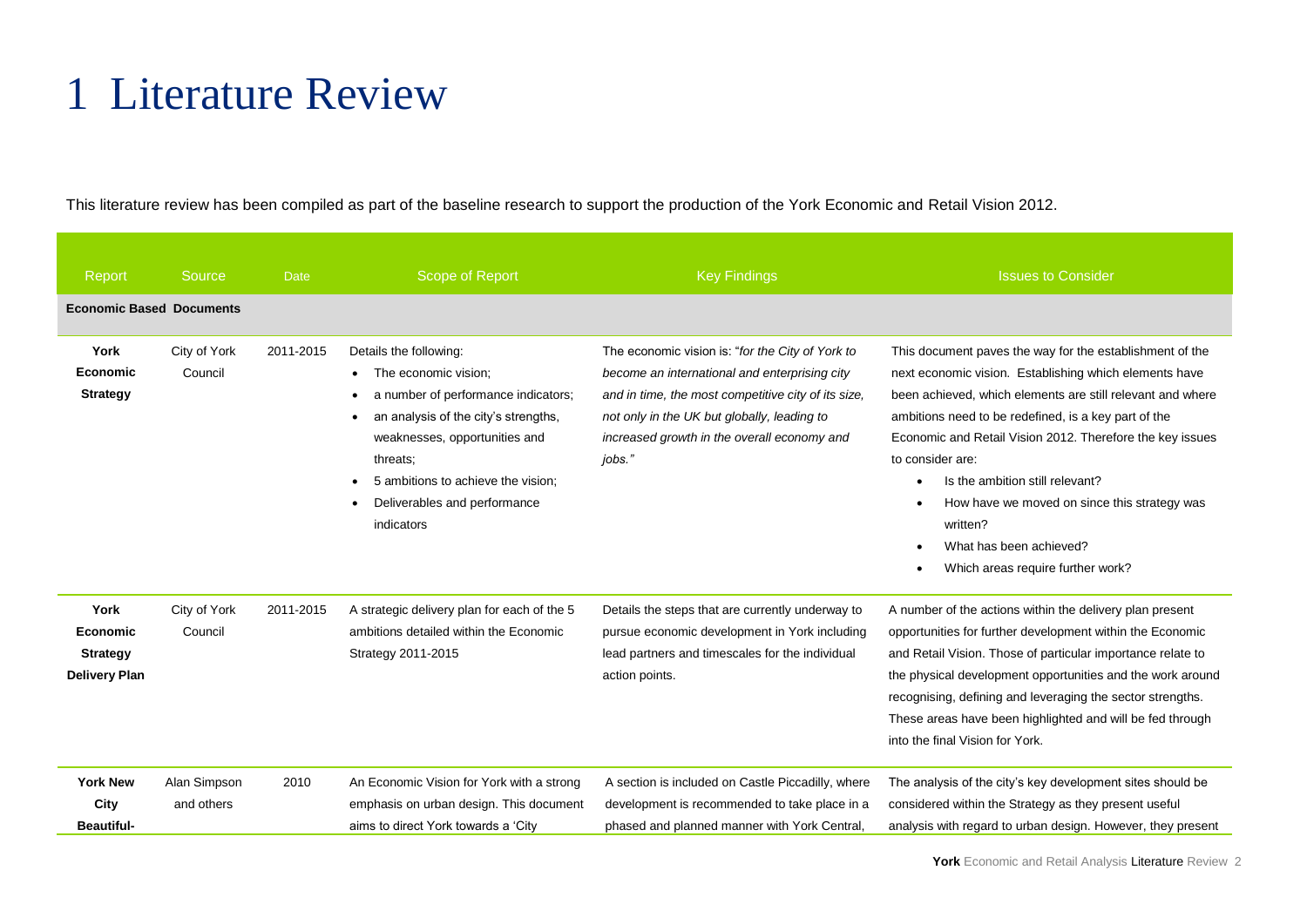| Report                                                | Source               | <b>Date</b> | Scope of Report                                                                                                                                                                                                                                                                      | <b>Key Findings</b>                                                                                                                                                                                                                                                                                                                                                                                                                                                                                                                                                           | <b>Issues to Consider</b>                                                                                                                                                                                                                                                                                                                                                                                                                                                                                                                                                                                                              |
|-------------------------------------------------------|----------------------|-------------|--------------------------------------------------------------------------------------------------------------------------------------------------------------------------------------------------------------------------------------------------------------------------------------|-------------------------------------------------------------------------------------------------------------------------------------------------------------------------------------------------------------------------------------------------------------------------------------------------------------------------------------------------------------------------------------------------------------------------------------------------------------------------------------------------------------------------------------------------------------------------------|----------------------------------------------------------------------------------------------------------------------------------------------------------------------------------------------------------------------------------------------------------------------------------------------------------------------------------------------------------------------------------------------------------------------------------------------------------------------------------------------------------------------------------------------------------------------------------------------------------------------------------------|
| <b>Towards an</b><br>Economic<br><b>Vision</b>        |                      |             | Beautiful' by enhancing the city's natural<br>assets e.g City Walls, the Rivers and the<br>Parks. The document also analyses the<br>city's key development sites.                                                                                                                    | but that the priority must be to address the City<br>Centre first and to provide around 25,000 sq m<br>of high quality retail space.                                                                                                                                                                                                                                                                                                                                                                                                                                          | little information on sector employment opportunities or<br>analysis of the barriers to development.                                                                                                                                                                                                                                                                                                                                                                                                                                                                                                                                   |
| European<br>Comparator<br><b>City Report:</b><br>York | Centre for<br>Cities | 2012        | This report compares the economy of York<br>with a number of selected comparator<br>European cities to inform York's Economic<br>Strategy 2011-2015. The report highlights<br>York's key economic strengths including<br>its highly skilled workforce and its growing<br>population. | York's private sector performs well. It is in the<br>top 10 for the number of firms with 1-250<br>employees and in the top 15 for the volume of<br>firms with over 250 employees. This shows that<br>the market environment is competitive with a mix<br>of both large and small firms. However, York<br>suffers from low levels of productivity per capita<br>and the number of new businesses entering the<br>market as a proportion of existing businesses is<br>low.                                                                                                      | A number of the key conclusions from this report can be<br>carried forward into the economic evidence base for the<br>Economic and Retail Vision. The concluding<br>recommendation is:<br>"The challenge for York is to improve its economy without<br>eroding the city as a place to live. It needs to be realistic<br>about its ability to change the fundamentals of the economy<br>but a focus on private sector involvement is the key. This<br>could be achieved by aiming to facilitate business start-ups<br>and self-employment, which would ease the unemployment<br>issue and provide York with greater business dynamism." |
| <b>Cities</b><br><b>Outlook</b>                       | Centre for<br>Cities | 2012        | Cities Outlook 2012 highlights some of the<br>challenges confronting cities today:<br>economic development, unemployment<br>and changing demographics but most<br>importantly the need to stimulate private<br>sector growth.                                                        | The report stipulates that the economic outlook<br>for 2012 has never been more challenging and<br>achieving growth in our great cities is the only<br>way for the UK to avoid a double dip recession,<br>re-balance the economy and enable the UK to<br>compete effectively in the global market. The<br>priority for 2012 is to get the UK back on the<br>path to private sector growth and job creation.<br>Cities will have a vital role to play. York is shown<br>to be resilient with low Job Seekers Allowance<br>rate change and low levels of youth<br>unemployment. | York has performed well over the last decade across a<br>number of indicators, including unemployment and<br>population changes. The challenge for the next decade and<br>beyond is how to build on this strong position to deliver<br>sustainable economic growth for the region.                                                                                                                                                                                                                                                                                                                                                     |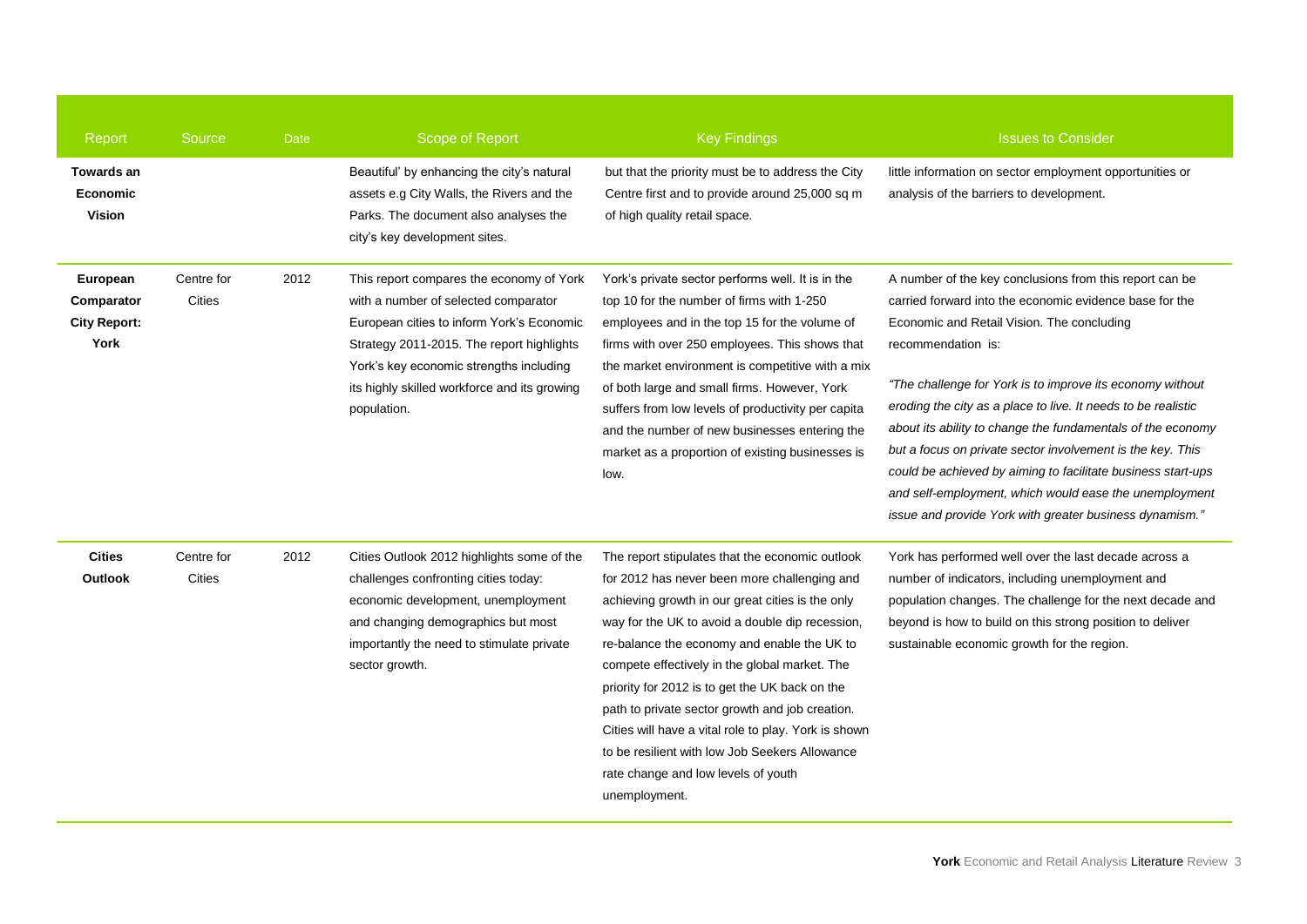| Report                                                                     | Source                    | <b>Date</b> | Scope of Report                                                                                                                                                                                                                                                                                                                                                                                                           | <b>Key Findings</b>                                                                                                                                                                                                                                                                                                                                                                                                                                                                                                                   | <b>Issues to Consider</b>                                                                                                                                                                                                                                                                                                                                                                                                                                                                                           |
|----------------------------------------------------------------------------|---------------------------|-------------|---------------------------------------------------------------------------------------------------------------------------------------------------------------------------------------------------------------------------------------------------------------------------------------------------------------------------------------------------------------------------------------------------------------------------|---------------------------------------------------------------------------------------------------------------------------------------------------------------------------------------------------------------------------------------------------------------------------------------------------------------------------------------------------------------------------------------------------------------------------------------------------------------------------------------------------------------------------------------|---------------------------------------------------------------------------------------------------------------------------------------------------------------------------------------------------------------------------------------------------------------------------------------------------------------------------------------------------------------------------------------------------------------------------------------------------------------------------------------------------------------------|
| <b>The</b><br>Economic<br>Contribution<br>of the Visitor<br><b>Economy</b> | Deloitte                  | 2010        | A promotional brochure by Visit York<br>which details that they are already one of<br>the most successful tourism marketing<br>organisations in Britain, with a private<br>sector membership of over 700 and is<br>supported with public funding from the City<br>of York Council and the government's<br>Regional Growth Fund. The document<br>details their achievements to date and<br>their plan for the coming year. | York is a world class heritage city and tourism is<br>a major economic driver, currently drawing 7.1<br>million visitors each year and contributing £443<br>million to the economy, helping to create over<br>23,000 jobs. The vision is to deliver long-term<br>and sustainable growth in the value of the visitor<br>economy for the benefit of visitors, businesses<br>and residents by:<br>Building on York's distinctiveness<br>Enhancing the quality of the visitor<br>experience<br>Promoting York as a world-class<br>visitor | The visitor economy in York is clearly very successful. The<br>Economic and Retail Vision will need to consider how to<br>consider how to further leverage the success of this sector,<br>whilst also seeking for improvements in quality to ensure this<br>sector remains resilient.                                                                                                                                                                                                                               |
| <b>York focus</b><br>Investing in<br><b>Success</b>                        | Drivers Jonas<br>Deloitte | 2010        | This paper looks at how York is positioned<br>in terms of growth as the country emerges<br>from the recession, and reviews the<br>project currently underway or in the wings,<br>which might allow the city to improve its<br>economic standing and lead growth in the<br>Yorkshire region.                                                                                                                               | This report concludes that delivering<br>infrastructure will be key to unlocking strategic<br>development sites and the City of York Council<br>has an important role in looking for new ways of<br>working and attracting project finance. In<br>addition, budgetary pressures at all levels will<br>emphasise the importance of innovative<br>financing routes. As the nature of project<br>financing changes, we expect to see the need<br>for a cocktail of funding mechanisms to deliver<br>strategic regeneration projects.     | The severity of the recession has meant that York, like all<br>other cities in the UK, has had to adjust its aspirations for<br>short and long-term economic growth. In the longer-term<br>York is at an advantage over many other regional cities due<br>to the extent of its assets $-$ a highly skilled workforce, its<br>distinctive quality of life, a leading university and established<br>science park which all provide the foundations for York to<br>achieve economic success with the right leadership. |
| <b>Planning Based Documents</b>                                            |                           |             |                                                                                                                                                                                                                                                                                                                                                                                                                           |                                                                                                                                                                                                                                                                                                                                                                                                                                                                                                                                       |                                                                                                                                                                                                                                                                                                                                                                                                                                                                                                                     |
| <b>Local Plan</b><br>Visioning                                             | City of York<br>Council   | 2012        | A clear overview to inform the discussions<br>surrounding the emerging local plan                                                                                                                                                                                                                                                                                                                                         | York is in good shape, with a strongly performing<br>modern and mixed economy. The city offers a                                                                                                                                                                                                                                                                                                                                                                                                                                      | York faces some significant challenges in the coming years<br>including: providing jobs for its growing population; a                                                                                                                                                                                                                                                                                                                                                                                               |

superb quality of life to residents. It has an

including: the local strategic context for

**York** Economic and Retail Analysis Literature Review 4

constraint on the availability of land due to its geography;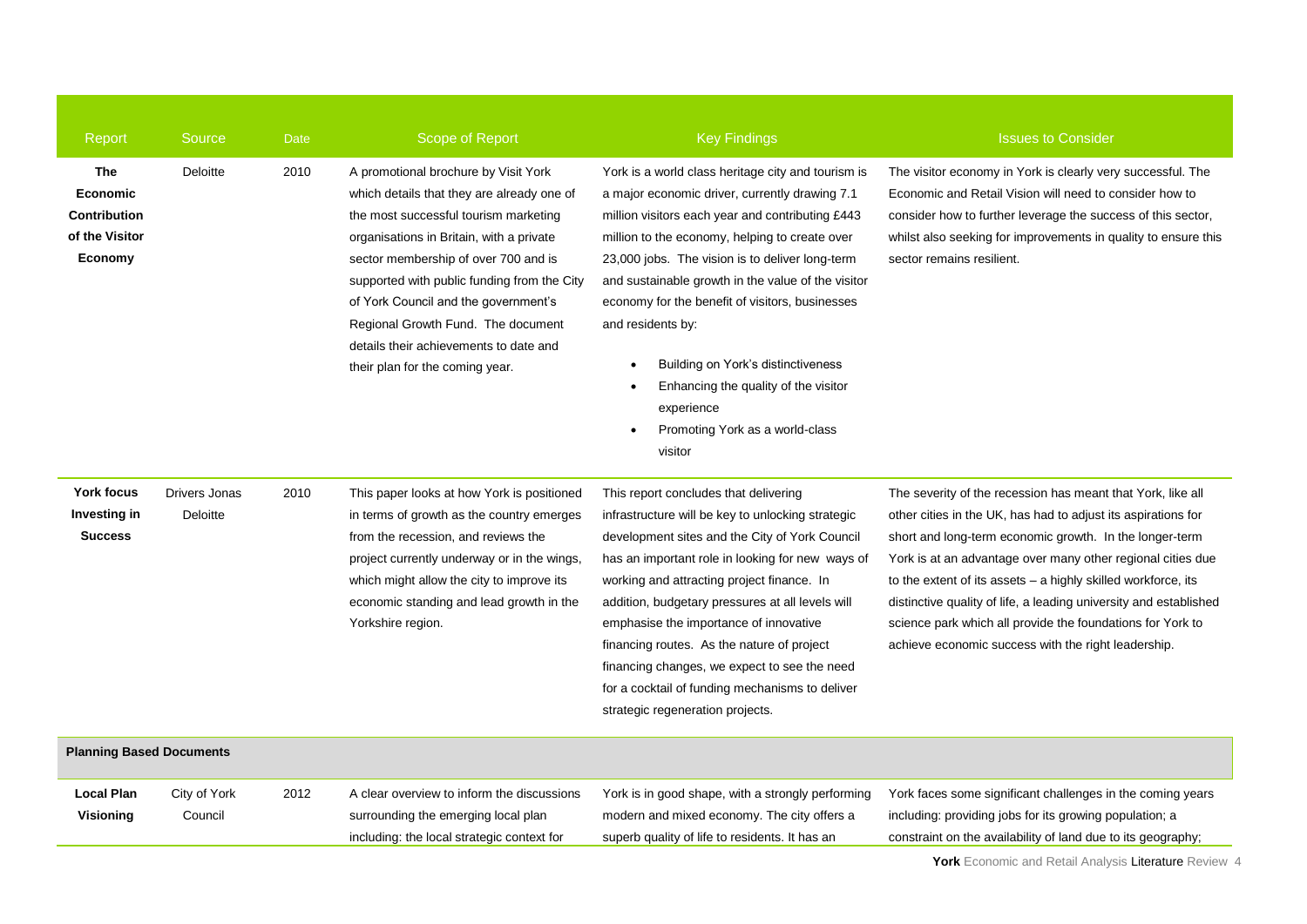| Report                                                    | Source                  | Date              | Scope of Report                                                                                                                                                                                                                                                                                                                                                                                                           | <b>Key Findings</b>                                                                                                                                                                                                                                                                                                                                                                                                                                                                                                                                                                                                                                                                                                          | <b>Issues to Consider</b>                                                                                                                                                                                                                                                                                                                                                                                                                                                                                                                                |
|-----------------------------------------------------------|-------------------------|-------------------|---------------------------------------------------------------------------------------------------------------------------------------------------------------------------------------------------------------------------------------------------------------------------------------------------------------------------------------------------------------------------------------------------------------------------|------------------------------------------------------------------------------------------------------------------------------------------------------------------------------------------------------------------------------------------------------------------------------------------------------------------------------------------------------------------------------------------------------------------------------------------------------------------------------------------------------------------------------------------------------------------------------------------------------------------------------------------------------------------------------------------------------------------------------|----------------------------------------------------------------------------------------------------------------------------------------------------------------------------------------------------------------------------------------------------------------------------------------------------------------------------------------------------------------------------------------------------------------------------------------------------------------------------------------------------------------------------------------------------------|
| Pack                                                      |                         |                   | York; a spatial portrait considering the key<br>issues facing York's future development;<br>and key questions for consideration in the<br>consultation workshops.                                                                                                                                                                                                                                                         | outstanding built and natural environment, with<br>iconic world class heritage and a wide variety of<br>cultural opportunities. A number of issues are<br>highlighted and considered and this paper<br>provides a useful context for the 'City<br>Conversations' discussions.                                                                                                                                                                                                                                                                                                                                                                                                                                                | reducing carbon emissions; a changing retail and leisure<br>environment; traffic congestion; housing affordability and<br>flooding.                                                                                                                                                                                                                                                                                                                                                                                                                      |
| LDF<br>Supporting<br>Information-<br>Economic<br>Growth   | City of York<br>Council | September<br>2011 | The report provides a summary of the<br>approach the Core Strategy takes to<br>employment provision. It considers the<br>level of employment growth in York and<br>the subsequent future employment land<br>provision in the City.<br>Two Employment Land Reviews have<br>been commissioned by the City of York<br>Council. These are key parts of the<br>evidence base to support York's Local<br>Development Framework. | There have been a variety of structural changes<br>in York's economy over recent years with decline<br>in manufacturing, and growth in financial<br>services, tourism, science and research and<br>development sectors. York appears relatively<br>resilient to the current economic climate and well<br>placed to emerge with a strong economy and to<br>continue to contribute to national economic<br>recovery.<br>Employment forecasts suggest annual jobs<br>growth level of approximately 1,000 jobs per<br>year. The total growth in jobs over each period<br>is translated into planning use classes and floor<br>area requirements. The locations for the land<br>requirements are also detailed within the report. | The land allocations for economic growth detail the expected<br>number of jobs per site. However, the challenge for the<br>Economic and Retail Vision lies in establishing which sectors<br>of the economy are most appropriate to deliver these jobs,<br>based on an analysis of the city's economic strengths and<br>weaknesses. Some of the assumptions on job creation for<br>the various sites need to be challenged when considered in<br>terms of deliverability. Does York Central realistically have<br>2.2ha of deliverable space for offices? |
| <b>LDF</b><br><b>Supporting</b><br>Information-<br>Retail | City of York            | 2011              | The report provides a summary of the<br>approach taken in the Core Strategy to<br>retail. It sets out a non technical<br>commentary which explains the links<br>between the evidence base and policy<br>approach. It summarises the findings of<br>the Retail Study (2008) prepared by GVA                                                                                                                                | The report replays the recommendations from<br>the Retails Study (2008) that whilst the city<br>centre is an attractive and vibrant retail<br>destination there is a need to meet the growing<br>demand from retailers who require larger,<br>modern retail units. This includes the need to<br>upgrade and enhance York's department store                                                                                                                                                                                                                                                                                                                                                                                  | The report establishes that due to growth in population and<br>increases in expenditure on retail there is capacity to support<br>additional comparison retail floorspace in York over the LDF<br>period. If York is not adequately meeting the needs of<br>modern retail units, how should the city adapt in an<br>environment which is heavily protected in design terms and<br>restricted by lack of deliverable development sites within the<br>City Centre. Can other strategies be adopted to maintain the                                         |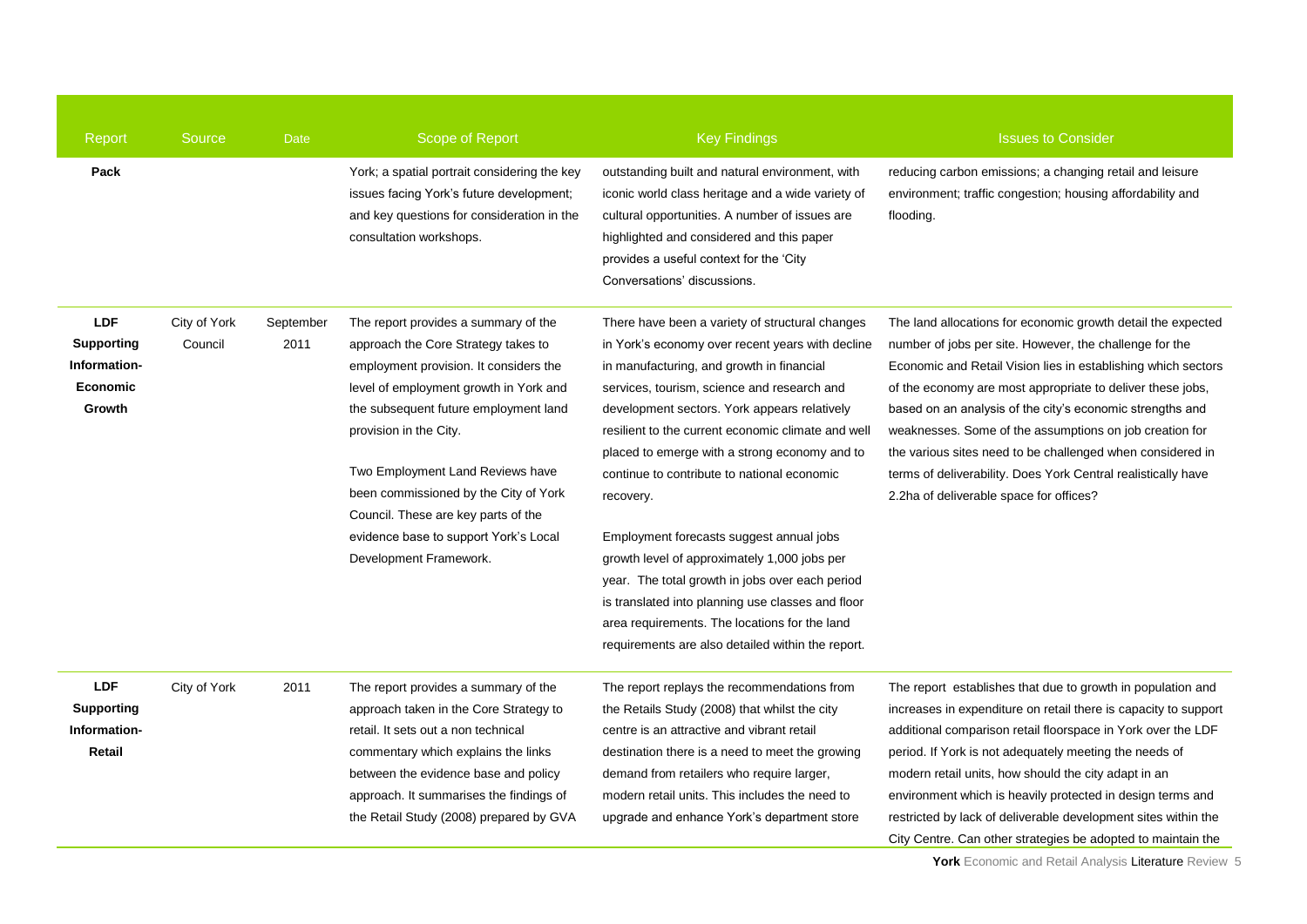| Report                                                                                               | Source                    | <b>Date</b> | Scope of Report                                                                                                                                                                                                                                                                                                                                                                                                                                                                                                                                             | <b>Key Findings</b>                                                                                                                                                                                                                                                                                                                                                                                                                                                                                                                                                                                                                                | <b>Issues to Consider</b>                                                                                                                                                                                                                                                                                                                                                                                                                                                                                                                                                                                                                                        |
|------------------------------------------------------------------------------------------------------|---------------------------|-------------|-------------------------------------------------------------------------------------------------------------------------------------------------------------------------------------------------------------------------------------------------------------------------------------------------------------------------------------------------------------------------------------------------------------------------------------------------------------------------------------------------------------------------------------------------------------|----------------------------------------------------------------------------------------------------------------------------------------------------------------------------------------------------------------------------------------------------------------------------------------------------------------------------------------------------------------------------------------------------------------------------------------------------------------------------------------------------------------------------------------------------------------------------------------------------------------------------------------------------|------------------------------------------------------------------------------------------------------------------------------------------------------------------------------------------------------------------------------------------------------------------------------------------------------------------------------------------------------------------------------------------------------------------------------------------------------------------------------------------------------------------------------------------------------------------------------------------------------------------------------------------------------------------|
|                                                                                                      |                           |             | Grimley.                                                                                                                                                                                                                                                                                                                                                                                                                                                                                                                                                    | offer.                                                                                                                                                                                                                                                                                                                                                                                                                                                                                                                                                                                                                                             | market share for the retailers other than new development?                                                                                                                                                                                                                                                                                                                                                                                                                                                                                                                                                                                                       |
|                                                                                                      |                           |             |                                                                                                                                                                                                                                                                                                                                                                                                                                                                                                                                                             |                                                                                                                                                                                                                                                                                                                                                                                                                                                                                                                                                                                                                                                    | Will Castle Piccadilly add to York's offer or detract if<br>developed for retail?                                                                                                                                                                                                                                                                                                                                                                                                                                                                                                                                                                                |
| Retail<br><b>Planning</b><br>Review of<br>Planning<br><b>Application</b><br>at Monks<br><b>Cross</b> | Drivers Jonas<br>Deloitte | 2011        | The report reviews the retail planning<br>aspects of two planning applications,<br>submitted in relation to proposals in the<br>Monks Cross area.<br>The first application relates to the<br>redevelopment of Huntingdon Stadium and<br>surrounding land for a scheme that<br>includes three large retail units. The<br>second relates to changes to the Monks<br>Cross Shopping Park including the re-<br>configuration of retail units and the range<br>of goods that can be sold from within<br>them, together with the provision of new<br>floor space. | The report concludes that:<br>"The impact of the Proposals both individually<br>and cumulatively raise significant concerns. The<br>predicted retail trading impacts from the Stadium<br>Development are considered to be relatively high<br>and whereas those from the Monks Cross<br>Shopping Park are considered to be more<br>modest, they raise other concerns regarding the<br>scale of units and the nature of goods to be sold.<br>Cumulatively, the Proposals indicate impacts<br>which are considered to be significantly adverse<br>on the trade of the City Centre and undermine its<br>vitality and viability in particular sectors." | The strategy for the City Centre will need to consider actions<br>which will mitigate against the t future impact of the two<br>subsequently approved proposals.<br>This will involve establishing the key threats to the City<br>Centre retail economy and strategies that can be adopted to<br>further protect and enhance the city centre environment for<br>residents and visitors. This will involve considering a number<br>of other factors such as transport, parking, the public realm,<br>cultural facilities, hotels and office accommodation. A<br>successful city centre encompasses high quality provision of<br>a wide mix of uses and functions. |
| Castle<br><b>Piccadilly</b><br><b>Planning</b><br><b>Brief</b>                                       | City of York<br>Council   | 2006        | The document provides guidance on the<br>broad policy, development and design<br>parameters that should guide any<br>development proposals in the Castle<br>Piccadilly area. The report also considers<br>a number of planning considerations such<br>as heritage and archaeology, parking,<br>transport, flooding, noise and<br>contamination.                                                                                                                                                                                                             | The catalyst for regeneration is the requirement<br>for additional retail provision within the city<br>centre, to be provided as part of a mixed use<br>development.<br>The brief details that small scale office<br>development would be supported as part of a<br>mix of uses within the area. This would accord<br>with the Council's objectives of supporting office<br>development within the City Centre, as an                                                                                                                                                                                                                              | The planning brief is in response to the recognition that, in<br>developing options for the regeneration of the area, there will<br>be a tension between site viability and environmental<br>sensitivity.<br>This site has had numerous unsuccessful planning<br>applications submitted and is evidently a difficult site to<br>deliver. Consideration for its future use will need to be<br>considered within the Economic and Retail Vision.                                                                                                                                                                                                                   |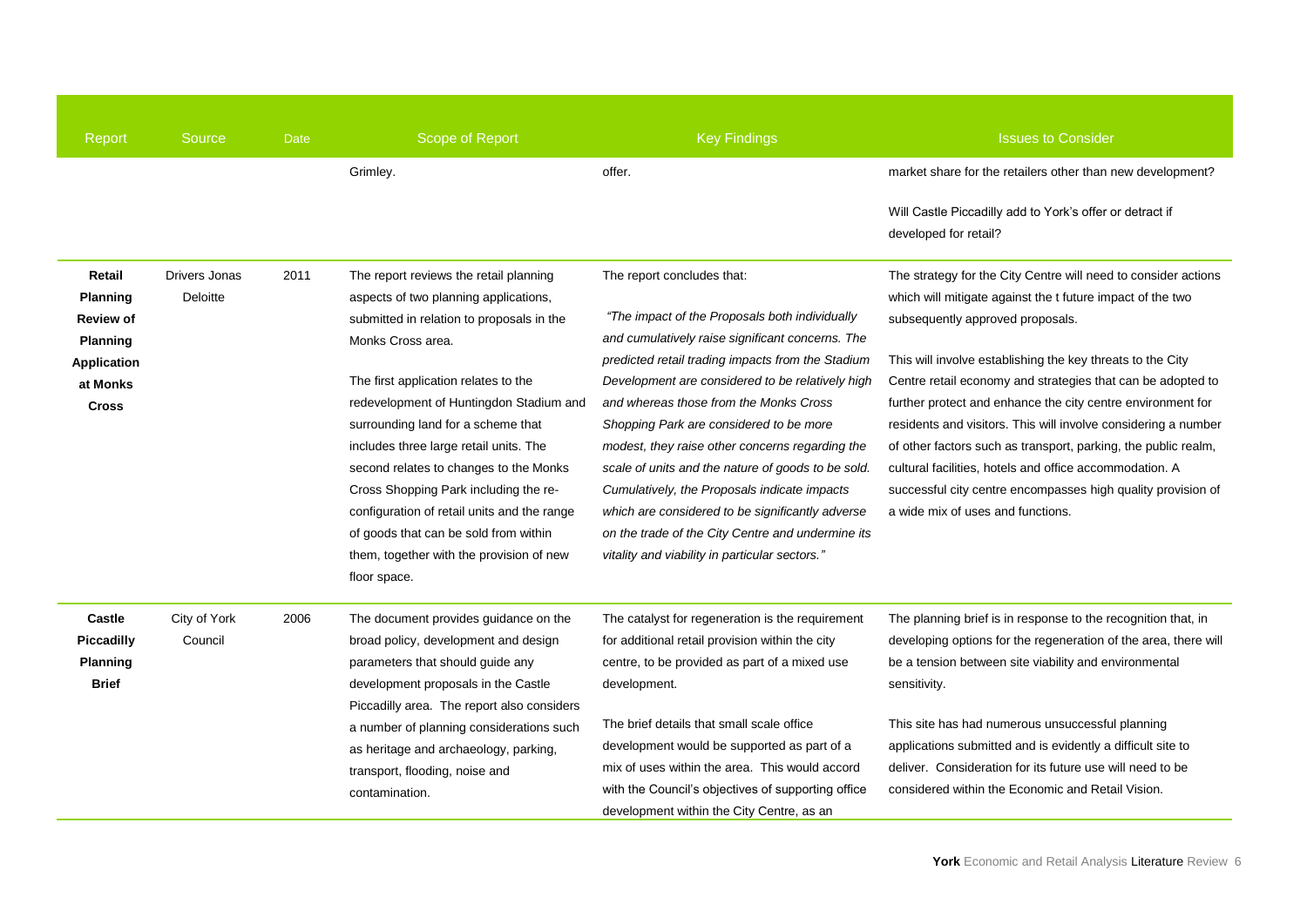| Report                                     | Source             | <b>Date</b> | Scope of Report                                                                                                                                                                                                                                                                                                                                                                                                 | <b>Key Findings</b><br>accessible central location.                                                                                                                                                                                                                                                                                                                                                                                                                                                                                                                                                                                                                       | <b>Issues to Consider</b>                                                                                                                                                                                                                                                                                                                                                                                                                                                                                      |
|--------------------------------------------|--------------------|-------------|-----------------------------------------------------------------------------------------------------------------------------------------------------------------------------------------------------------------------------------------------------------------------------------------------------------------------------------------------------------------------------------------------------------------|---------------------------------------------------------------------------------------------------------------------------------------------------------------------------------------------------------------------------------------------------------------------------------------------------------------------------------------------------------------------------------------------------------------------------------------------------------------------------------------------------------------------------------------------------------------------------------------------------------------------------------------------------------------------------|----------------------------------------------------------------------------------------------------------------------------------------------------------------------------------------------------------------------------------------------------------------------------------------------------------------------------------------------------------------------------------------------------------------------------------------------------------------------------------------------------------------|
| <b>York Central</b><br><b>Retail Study</b> | <b>GVA Grimley</b> | 2008        | The report establishes the extent to which<br>the current retail provision in the city<br>satisfies the level and nature of consumer<br>demand within each catchment and<br>Assesses the scope for new retail<br>development and the potential to<br>accommodate this within the City through<br>a recommended retail implementation<br>strategy. The report also reviews policy<br>and trends current in 2009. | The report concludes that the challenge will be<br>for York to bring forward key development<br>opportunity sites in York City Centre in order to<br>enhance the mainstream/ higher end/quality<br>comparison retail provision whilst maintaining<br>and protecting the niche specialist retailing<br>element. The threat of no new development is a<br>further decline in market share over the next few<br>years. The report concludes that The Council<br>should aim to increase the supply of modern<br>retail units in York City Centre to meet the<br>qualitative and quantitative need for a greater<br>range and mix of quality comparison goods retail<br>units. | There are a number of points which need to be considered<br>within the emerging Economic and Retail Vision including:<br>Is Castle Piccadilly appropriate for additional city<br>centre retail?<br>Does York City Centre require an additional<br>$\bullet$<br>department store?<br>Should York pursue one big 'game-changer' or<br>$\bullet$<br>should it pursue a series of smaller moves?<br>What other supporting investments are required in<br>$\bullet$<br>the city centre to enhance the retail offer? |

## **Transport and Access Related Document**

| <b>York City</b>     | Camlin     | 2008 | This report presents a Movement and         | There are many drivers of change including:        | What recommendations can be carried through to the      |
|----------------------|------------|------|---------------------------------------------|----------------------------------------------------|---------------------------------------------------------|
| Centre-              | Longsdale/ |      | Accessibility Framework for managing        | demographic changes, lifestyle changes, the        | Economic and retail vision? The baseline document to be |
| <b>Movement</b>      | JMP/PLB    |      | access and movement to and within York      | environment and mobility. The report stipulates    | produced as part of the evidence base will identify the |
| and                  |            |      | City Centre over the next 20 years. The     | that access needs to be managed by enhancing       | strategic vision for movement and accessibility.        |
| <b>Accessibility</b> |            |      | overarching aim of the strategy is to       | walking, cycling and public transport links to the |                                                         |
| <b>Framework</b>     |            |      | support the vision to make "York City"      | City Centre, whilst restricting the amount of      |                                                         |
| <b>Strategy and</b>  |            |      | Centre the most special place in England    | priority and space given over to motor traffic.    |                                                         |
| <b>Proposals</b>     |            |      | by 2030" It does this by: Developing a      |                                                    |                                                         |
|                      |            |      | long-term vision for managing movement      | The report details mode by mode                    |                                                         |
|                      |            |      | and accessibility to and within the City    | recommendations in detail.                         |                                                         |
|                      |            |      | Centre; and Identifying an action plan of   |                                                    |                                                         |
|                      |            |      | shorter-term projects to realise the above. |                                                    |                                                         |
|                      |            |      |                                             |                                                    |                                                         |